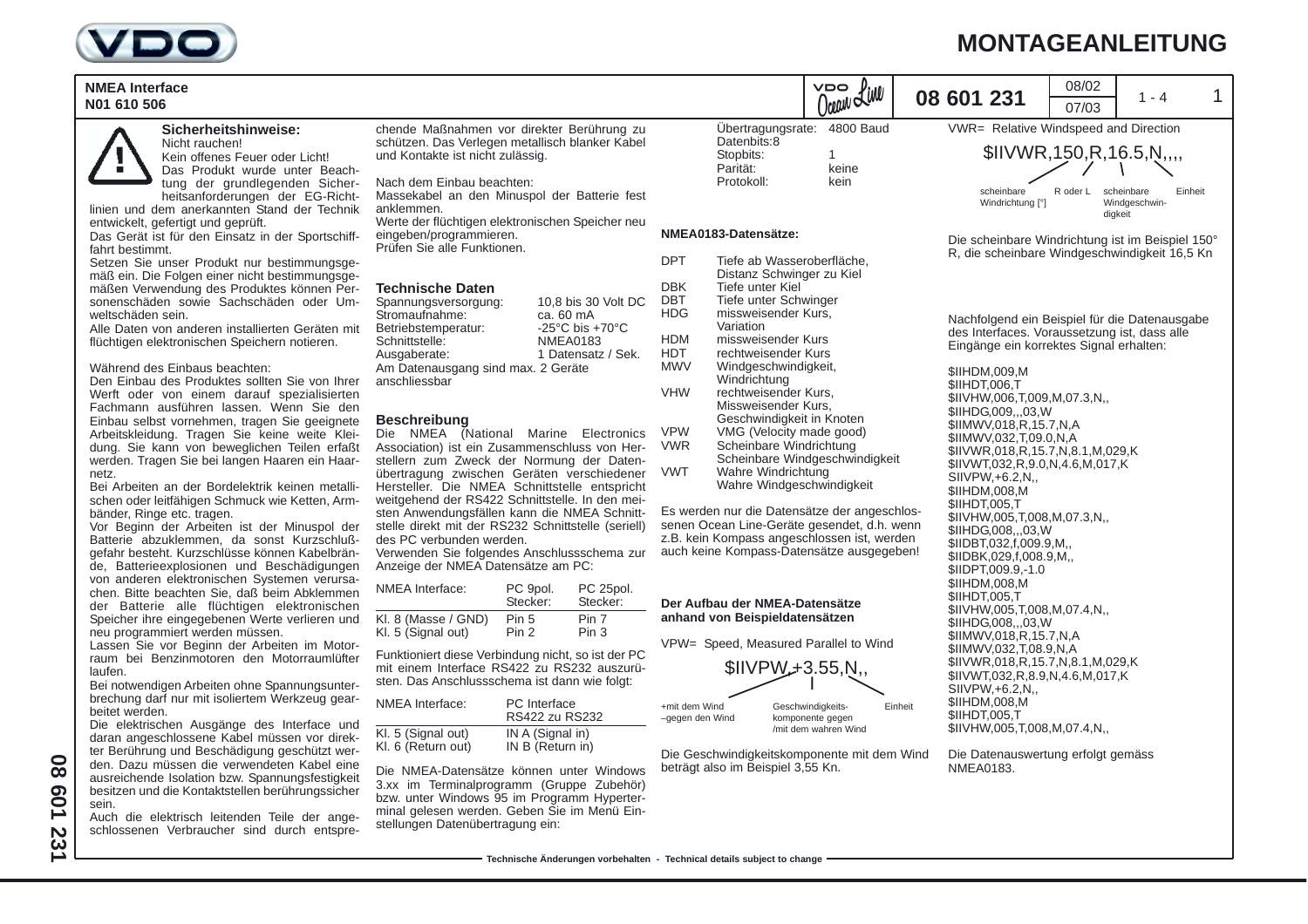



**Safety Instructions:** No smoking!

No open fire or lights! This product has been developed, produced and tested in compliance

with the basic safety requirements of EC directives and in accordance with the established state of the art.

The unit is designed for use in sports boats. Use our product for the intended purpose only. The consequences of use of the product for other than the intended purpose may be personal injury and damage to property as well as environmental damage.

Make a note of data from volatile electronic memory storage of other installed instruments.

### Please note during installation:

The product should be installed by your boatyard or by a person specialising in the installation of such devices.

If you wish to carry out installation yourself, wear suitable working clothing. Do not wear loosefitting clothing. This may be caught by moving parts. If you have long hair, wear a hair net.

When working on electric equipment, do not wear any metallic or conductive jewellery such as chains, bracelets, rings etc.

Before beginning work, disconnect the negative pole of the battery, since otherwise there is a risk of a short circuit. Short circuits can cause cable fires, battery explosions and damage to other electronic systems. Please note that when the battery is disconnected, all volatile electronic storage units lose the values entered and have to be reprogrammed.

With petrol engines, allow the engine compartment fan to run before beginning work in the engine compartment.

If work has to be carried out without interruptions in voltage, only insulated tools may be used.

The electrical outputs of the NMEA interface and the connected cables must be protected from direct contact and damage. To this end, the cables used must have adequate insulation or dielectric strength, and the contacts must be safe to touch.

The electrically conductive parts of the connected consumers must also be protected from direct contact by suitable means. The installation of bare metal cables and contacts is forbidden.

After installation, please note: Clamp the earthing cable firmly to the negative pole of the battery. Enter/program the values of the volatile electronic memory again. Test all functions.

### **Technical data**

Electric power supply: 10.8 to 30 Volt DC Current consumption: approx. 60 mA Operating temperature:  $-25$  °C to + 70 °C<br>Interface: NMEA0183 NMFA0183 Output rate: 1 data record / sec. A maximum of 2 devices can be attached to the data output.

### **Description**

The NMEA (National Marine Electronics Association) is an association of manufacturers for standardising the data transfer between devices from different manufacturers. The NMEA interface largely corresponds to the RS422 interface. In most cases the NMEA interface can be directly connected to the RS232 (serial) interface of a PC.

| NMEA interface:         | PC 9-pole<br>plug: | PC 25-pole<br>plug: |
|-------------------------|--------------------|---------------------|
| terminal 8 (GND)        | pin 5              | pin 7               |
| terminal 5 (signal out) | pin 2              | pin 3               |

Should this connection not work the PC must be have an RS422 interface fitted to the RS232 interface. The connections are as follows:

NMEA interface: PC interface RS422 interface connected to RS232 interface

terminal 5 (signal out) IN A (signal in) terminal 6 (return out) IN B (return in)

The NMEA data records can be read under Windows 3.xx in the terminal program (accessories group) or they can be read under Window 95 by means of the Hyper terminal program. Enter into the menu settings the data transmission rate:

| Transmission rate: 4800 Baud |      |
|------------------------------|------|
| Data bits:                   | 8    |
| Stop bits:                   | 1    |
| Parity:                      | none |
| Protocol:                    | none |

## **NMEA0183 data records:**

| DPT        | depth from the water surface,<br>distance between transmitter ar |
|------------|------------------------------------------------------------------|
| DBK        | depth beneath the keel                                           |
| DBT        | depth beneath the vibrator                                       |
| HDG        | magnetic course,                                                 |
|            | variation                                                        |
| HDM        | magnetic course                                                  |
| HDT        | right course                                                     |
| MWV        | angular wind speed,                                              |
|            | wind direction                                                   |
| <b>VHW</b> | right course,                                                    |
|            | magnetic course,                                                 |
|            | speed in knots                                                   |
|            | VPW VMG (velocity made good)                                     |
| VWR        | apparent wind direction,                                         |
|            | apparent wind speed                                              |
| VWT        | true wind direction,                                             |
|            | true wind speed                                                  |

Only the data records of the ocean line devices connected are transmitted, i.e. when e.g. no compass is connected, no compass data records are output.

### **The structure of the NMEA data records demonstrated using example data records**

VPW= speed, measured parallel to wind



The speed component parallel to the wind in the example is 3.55 kn.

# **INSTALLATION INSTRUCTIONS**



The data analysis follows MNEA0183.

**Technische Änderungen vorbehalten - Technical details subject to change**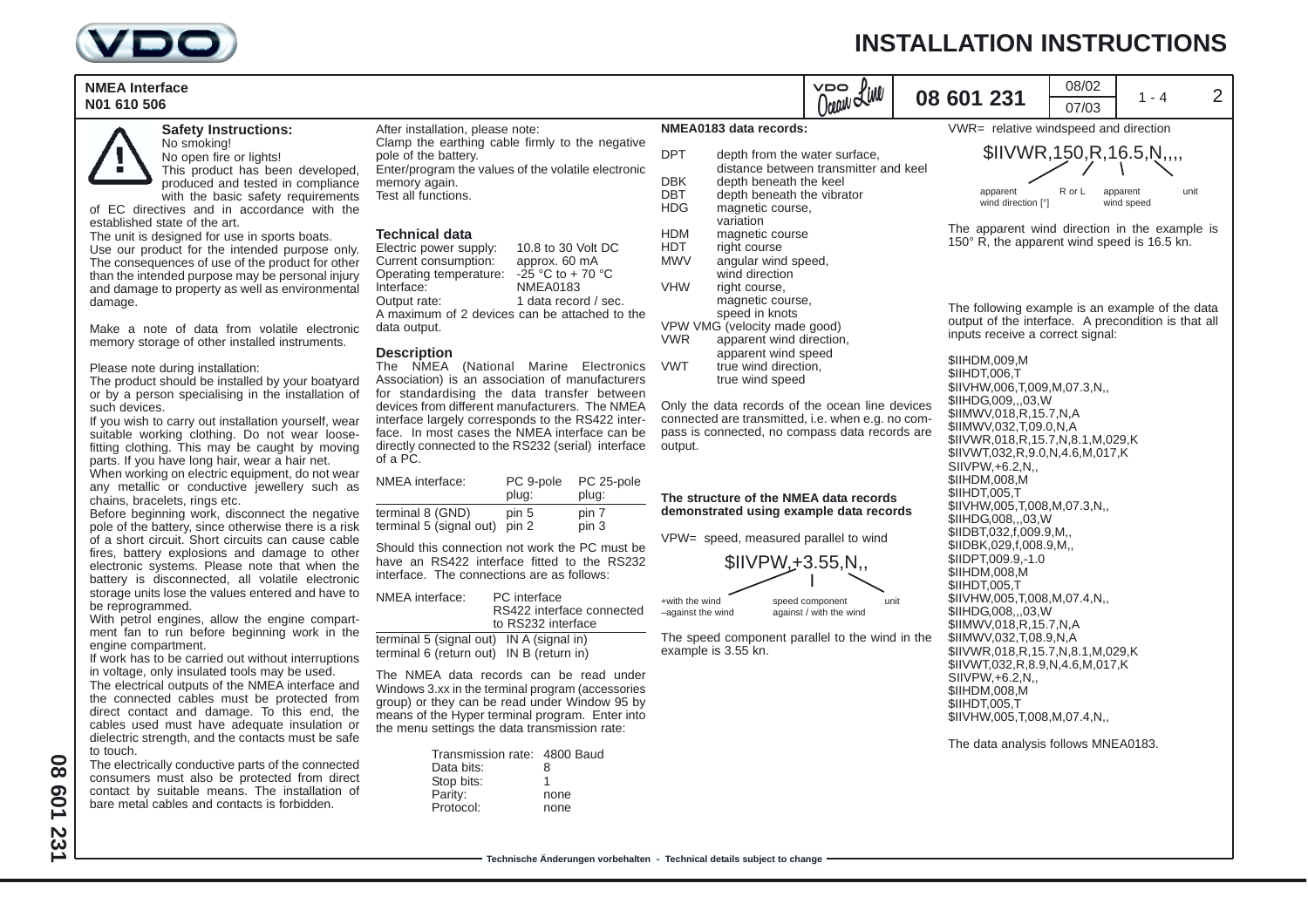

## **MONTAGEANLEITUNG**